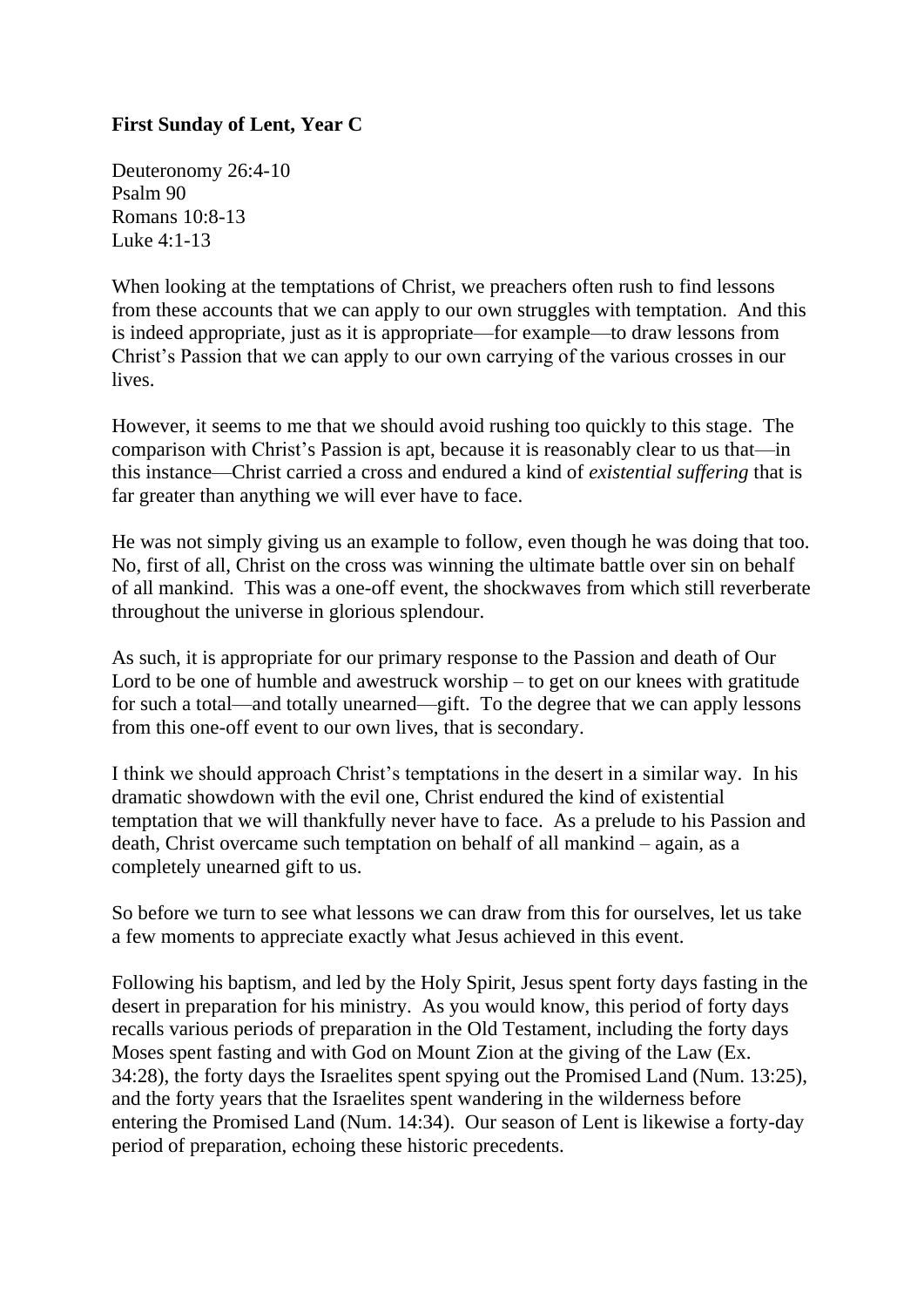During this time of prayer and fasting, Jesus is tempted by the devil in the wilderness. Now, we might want to ask here: how could Jesus—the All-Holy Son of God—be tempted? What is actually going on here?

Well, in the original Greek, the word that we translate as "temptation" (peirazo) is actually closer in meaning to "an attempt", "to try". In other words, the devil tries to get Jesus to sin – and fails. The Catechism notes that Satan's efforts here are an attempt to get Jesus to "compromise his filial attitude towards God", to cease to respect the Father as a father.

Crucially, in rebuffing these attacks, Jesus accomplishes that which was not accomplished by either Adam in Paradise or Israel in the desert. Both Adam and the people of Israel lost trust in God, and elected to try to usurp his place in their lives. So here already we see the obedience and faithfulness of Jesus making up for the disobedience and faithlessness of Adam and his descendants – a task which would be fulfilled in full on the Cross.

But before we continue with these big-picture observations, let's have a quick look at the three temptations themselves. It's worth noting here that each time that Jesus responds to the devil, he does so by quoting from Deuteronomy, which was the final presentation of the Law that Moses gave the Israelites before their entry into the Promised Land. He therefore adheres to and fulfils the Law that Israel constantly broke.

The first trial is occasioned by the fact Jesus has been fasting for forty days, and so he is hungry. The devil invites him to violate the fast by using his powers as the Son of God to turn a stone into bread. This echoes Adam eating the forbidden fruit and Israel's complaint against Moses for depriving them of the bread they had in Egypt by leading them into the wilderness. In rebuffing the devil, Jesus repeats Moses' rebuke to the Israelites' complaint: "Man does not live on bread alone" (Deut. 8:3).

In the second trial (in St Luke's order of presentation), the devil offers Jesus all the kingdoms of the world if he will worship him. This reflects the influence that the devil had in the world order of the time, but which he would lose through Jesus' actions (Rev 11:15). Importantly, by framing it this way, the devil is encouraging Jesus to play into the false, political understanding of the Messiah's role that was popular at the time, which Jesus would himself reject (John 18:36) – namely, that he was to be essentially a worldly ruler and military leader. Most of Jesus' contemporaries wanted a Messiah who would seize political power, kick out the occupying Romans, and usher in an age of prosperity and plenty. But here we see Jesus voluntarily undergoing hunger and refusing political power, revealing that he is to be a very different kind of Messiah!

This temptation also echoes the temptation to false worship that the Israelites had in the desert, such as in the incident of the Golden Calf (Ex 32:4). Jesus rebuffs the devil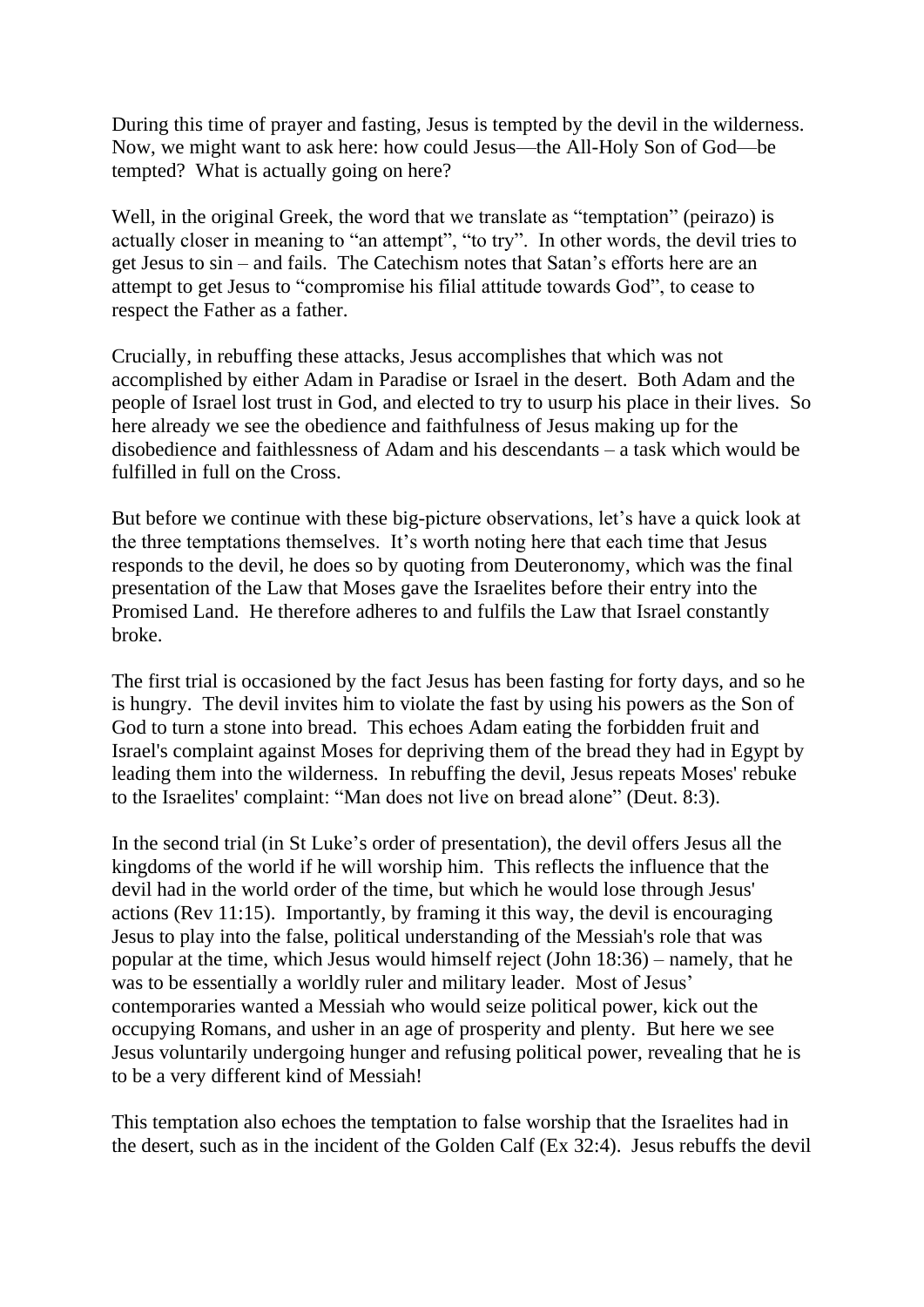by quoting the fundamental requirement of Israelite worship in Deuteronomy: 'You must worship the Lord your God, and serve him alone.'

In the third trial (in Luke's order), the devil tries to get Jesus to put God to the test. What's fascinating here is that the devil's tactic is to quote Scripture – specifically, an excerpt from psalm 91. It's been said that the perversion of the best thing is the worst thing – and here Satan tries to subtly invert the original meaning of the psalm, which says that those who trust in God will receive his protection. It does not say that people should take reckless risks or insist on miracles on demand to test whether God will keep his word. That is fundamentally an attitude of dis-trust. Jesus recognises this, and quotes back to him Deuteronomy 6:16, in which Moses rebuked the Israelites for having put God to the test in the wilderness.

So, what does this fascinating and mysterious event reveal to us about who Jesus is? As the Gospels would themselves make clear, Jesus is the *new Adam* who remained faithful just where the first Adam had given in to temptation. Jesus also perfectly fulfils the call of Israel. In contrast to those who had once provoked God during forty years in the desert, Christ reveals himself as God's servant, totally obedient to the divine will. In this, Jesus is the devil's conqueror, and his victory over the tempter in the desert anticipates his final victory at the Passion, which was the supreme act of obedience and love for the Father.

Okay. Having established all that, let's finish up with a quick look at how Jesus' temptations might relate to our own. As I've already mentioned, his differ from ours at an existential level, and his obedience to the Father far surpasses anything that we will have to do. In this way, as the Letter to the Hebrews would say, we have a High Priest who has been tempted in every way that we are, and who knows our struggles from the inside. Therefore, we can always turn to Jesus in our struggles with temptation, and ask him to carry our burden for us if it too much for us to carry.

Jesus' temptations also speak to us about what truly matters in life, and our fundamental identity. Note that the devil begins each trial with the words, "*If* you are the Son of God" – the devil is trying to sow doubt on Christ's identity as the Son of God. Well, he does the same with us, tempting us to doubt our royal dignity as adopted sons and daughters of the Father Most High. And indeed, how often do we settle for mere scraps, when we have been invited to the wedding banquet of the Lamb?

At the heart of all temptations is the act of pushing God aside, because we perceive him as secondary—or even superfluous and annoying—in comparison with all the seemingly far more urgent matters that fill our lives. Even people of sincere faith can be tempted to construct our own little world on our own foundation, without reference to God – focusing entirely on passing political and material things, whilst setting God aside as unnecessary.